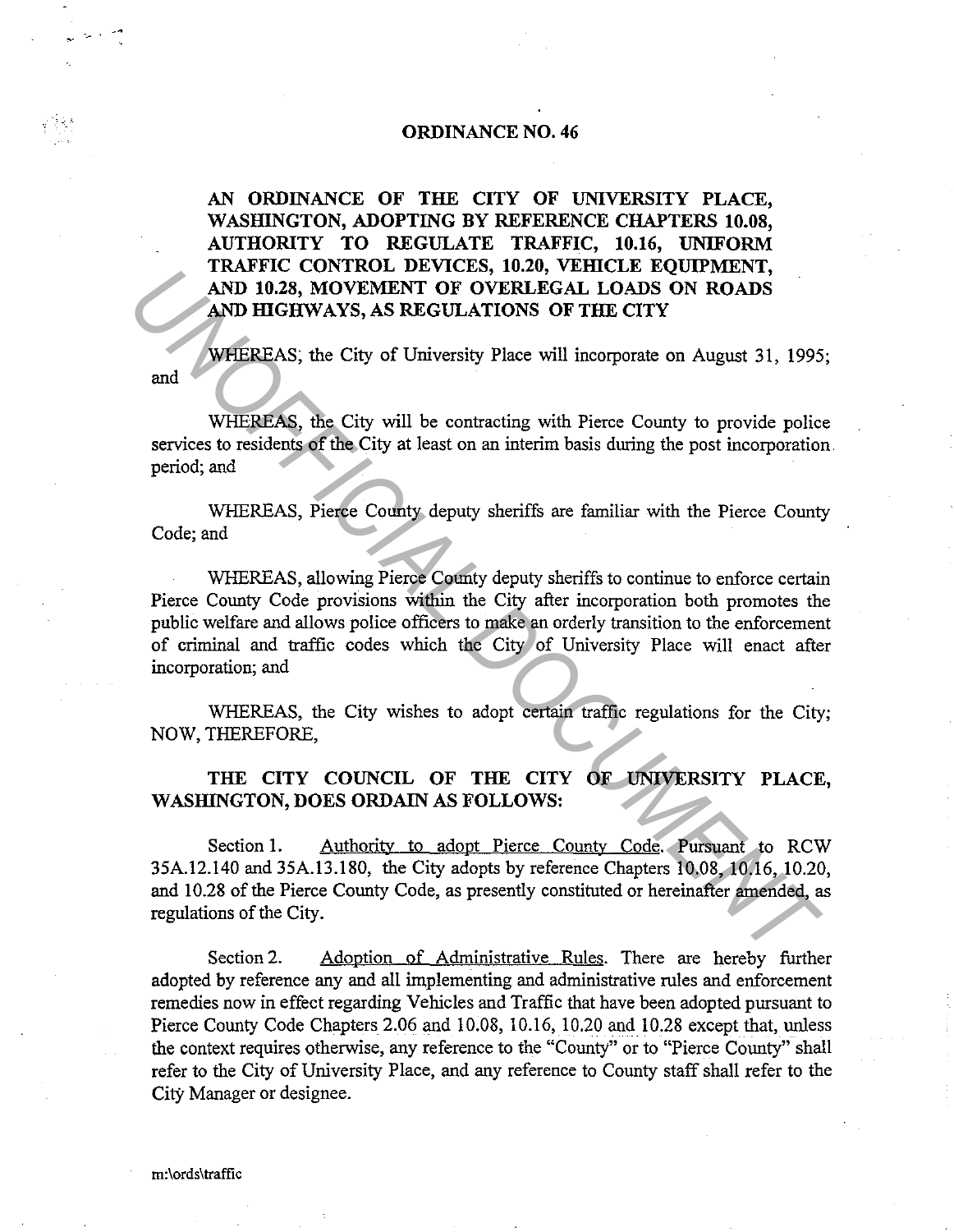Section 3. Adoption of Certain Other Laws. To the extent that any provision of the Pierce County Code, or any other law, rule or regulation referenced in Chapters 10.08, 10.16, 10.20 and 10.28 is necessary or convenient to establish the validity, enforceable or interpretation of these chapters, then such provision of the Pierce County Code and Chapter, or other law, rule or regulation, is hereby adopted by reference.

Section 4. Severability. Should any section, paragraph, sentence, clause or phrase of this Ordinance, or its application to any person or circumstance, be declared unconstitutional or otherwise invalid for any reason, or should any portion of this Ordinance be preempted by state or federal law or regulation, such decision or preemption shall not affect the validity of the remaining portions of this Ordinance or its application to other persons or circumstances. Section 4. Secretability. Should any section, paragraph, sentience, clause of this Ordinance, or its application to any person, or circumstance, be declared to predicative by state or fecteral law or regulation, such decis

Section 5. Effective Date and Publication. A summary of this ordinance consisting of its title shall be published in the official newspaper of the City. This ordinance shall take effect and be in full force on the date of incorporation.

# PASSED BY THE CITY COUNCIL ON AUGUST 21, 1995

ATTEST:

~·- *'-22* </7M• usanMatthew, Interim City Clerk

APPROVED AS TO FORM:

Robert J. Backstein, Interim City Attorney

Date of Publication: August 24, 1995 Effective Date: August 31, 1995

m:\ords\traffic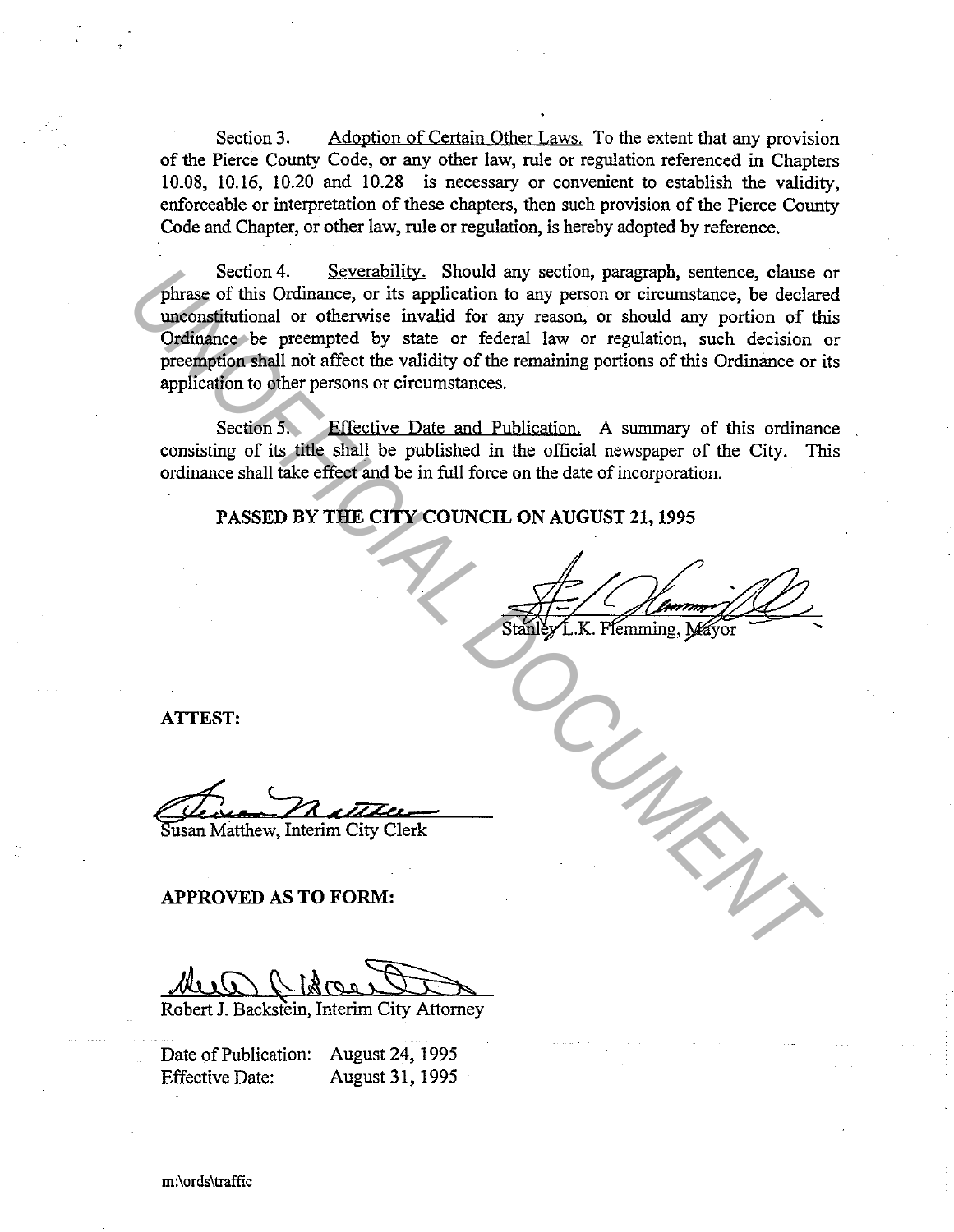#### Chapter 10.os

#### AUTHORITY TO REGULATE TRAFFIC

#### aections:

~--

· 10.os.010 10.os.020 Authority of County Engineer. Authority of County council.

#### 10.os.010 Authority of county Engineer.

The county Engineer may place and maintain official trafficcontrol devices to regulate, warn or guide traffic; designate marks, lines and crosswalks; regulate the timing of traffic signals; erect stop signs, yield signs and no-parking signs; establish bus stops, bus stands and taxicab stands; impose weight and size restrictions; and test new or proposed traffic-control devices under actual conditions of traffic, all pursuant to the provisions of RCW 46.90.265, Sections 1, 2, 3, 5, 6, 7, 8, 9, 11, 13, 15, 16, 17, 18, 19, 22 and 23. (Ord. 84-118 § 2 (part), 1984; prior Code § 90.01.010) **10.08.020** Authority of County Engineer.<br>
10.08.020 Authority of County Engineer.<br>
10.08.020 Authority of County Equest.<br>
10.08.020 Authority of County Equest.<br>
The county Engineer may Place and maintain official traffic-

# 10.os.020 Authority of county council.

The county Council may by ordinance adopt additional requirements regulating the flow; direction and type of ·traffic permitted on County roads such as the setting of speed limits, designation of arterial highways, one-way highways, parking meter zones, parking on highways, angle parking and highway closures, pursuant to the provisions of RCW 46.90.270. (Ord. 84-118 S 2 (part), 1984; prior Code§ 90.01.020)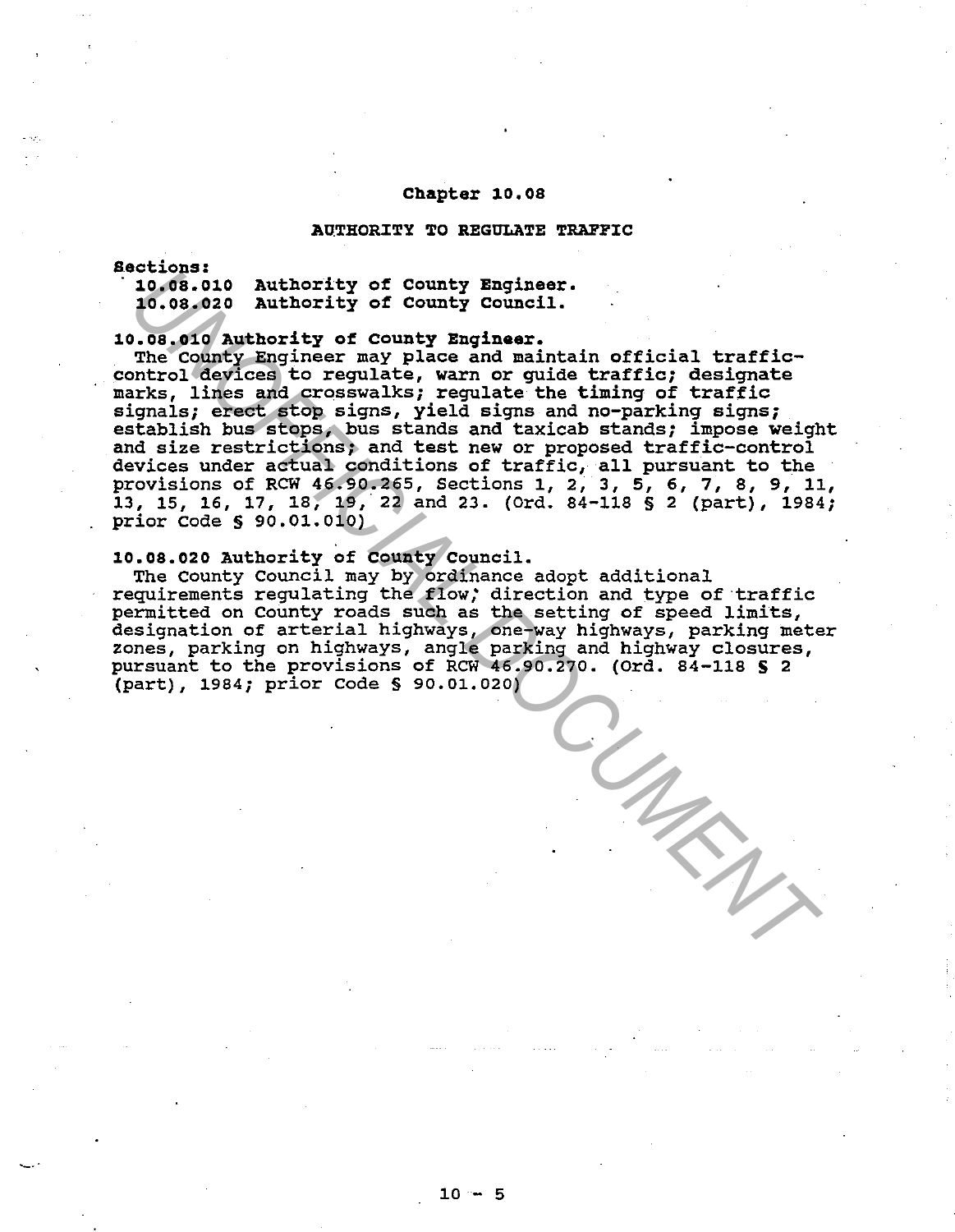# Chapter 10.1•

# UNIFORM TRAFFIC-CONTROL DEVICES

Sections

 $\overline{\phantom{a}}$ 

- 10.1•.010 Adopted.

10.16.010 Adopted.<br>The 1978 Edition of the "Manual on Uniform Traffic-Control Devices for Streets and Highways," as amended by Revision Number One, Revision Number Two and Revision Number Three, of the United States Department of Transportation, Federal Highway States Department of Transportation, Federal Highway<br>Administration, together with resolution and modifications<br>thereto for the State of Washington, approved by the Washington State Highway Commission is adopted. (Ord. 85-108 S l, 1985; Ord. 84-115 § 1, 1984; Ord. 81-115 § 1, 1982; Res. 22154 § 1, 1980; prior Code **S** 46.02.010) **Section:**<br> **19.16.010** Adopted.<br> **19.16.010** Adopted.<br>
The 1978 Edition of the "Manual on Uniform Traffic-Control<br>
Devices for straight available Two end Revision Runder Three, of the Uni<br>
one, Revision Runder Two end Rev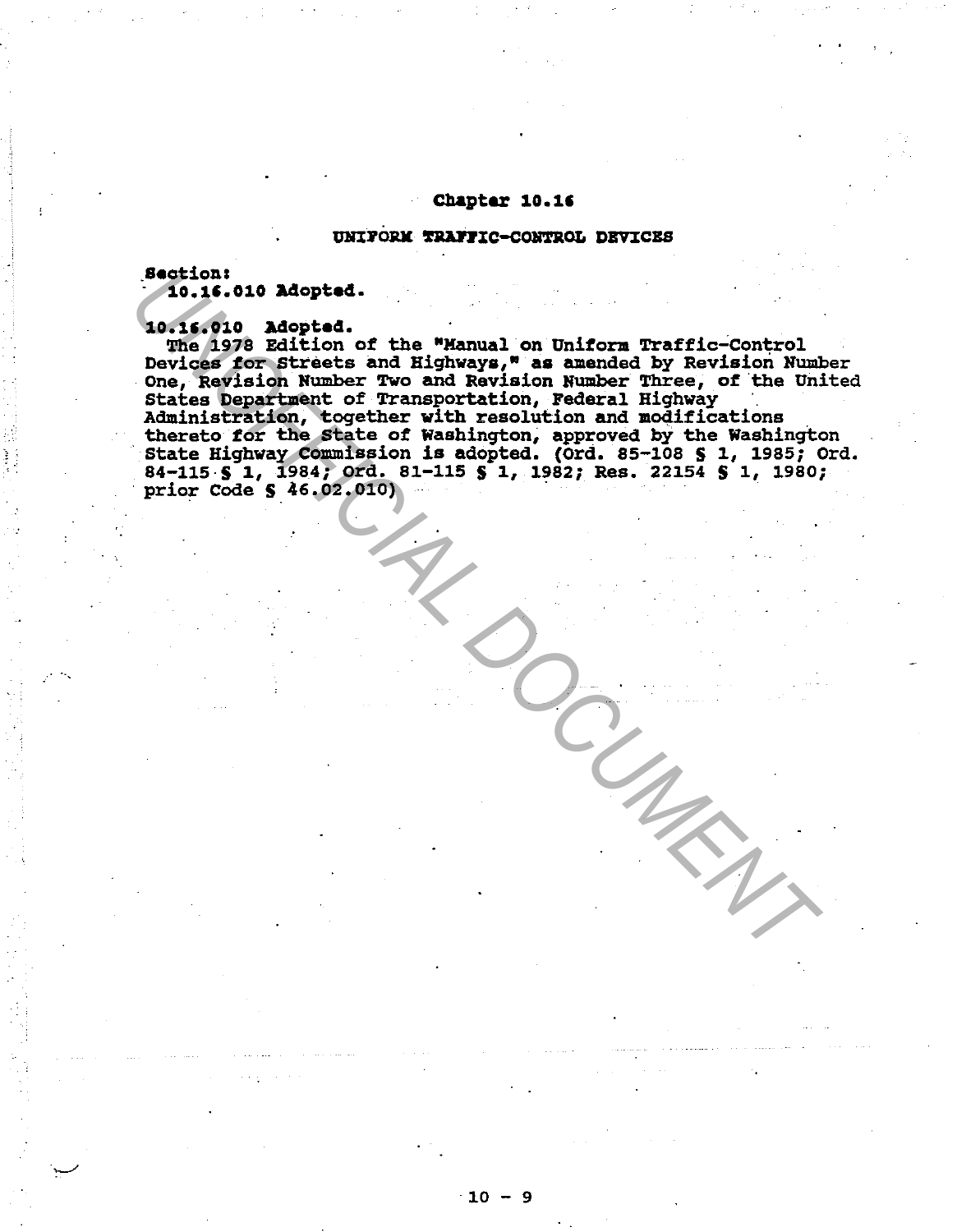#### **Chapter 10.20**

#### **VEHrCLB BQUrPMENT**

**sections:** 

**·10.20.010 Activation by Compression of Bngine Prohibited. 10.20.020 When Tire Chains Required.** 

# **10.20.010 Activation by Compression of Engine Prohibited.**

A. The use of brakes which are in any way activated or operated by the compression of the engine of **a** motor vehicle or of any unit or part thereof is prohibited on those parts of County roads which are posted with signs prohibiting use of such brakes. Increase of any compression of Engine Prohibited.<br>
0.20.000 When Tire Chains Required.<br>
20.000 When Tire Chains Required.<br>
20.000 When Tire use of brakes which are in any way activated or<br>
operated by the compression of th

B. The violation of any provision of this Chapter constitutes a misdemeanor.

(Ord. 84-117 **S** 1, 1984; prior Code SS 46.05.020, 46.05.030)

#### **10.20.020 When Tire Chains Required.**

A. It is unlawful for any person to operate a motor vehicle upon any County road of Pierce County, without approved traction devices when said County road is posted with signs requiring the use of approved traction devices on motor vehicles using said County road.

B. The violation of any provision of this Chapter constitutes a misdemeanor.

(Ord. 84-162 **S** 1, 1984; prior Code **SS** 46.06.020, 46.06.030)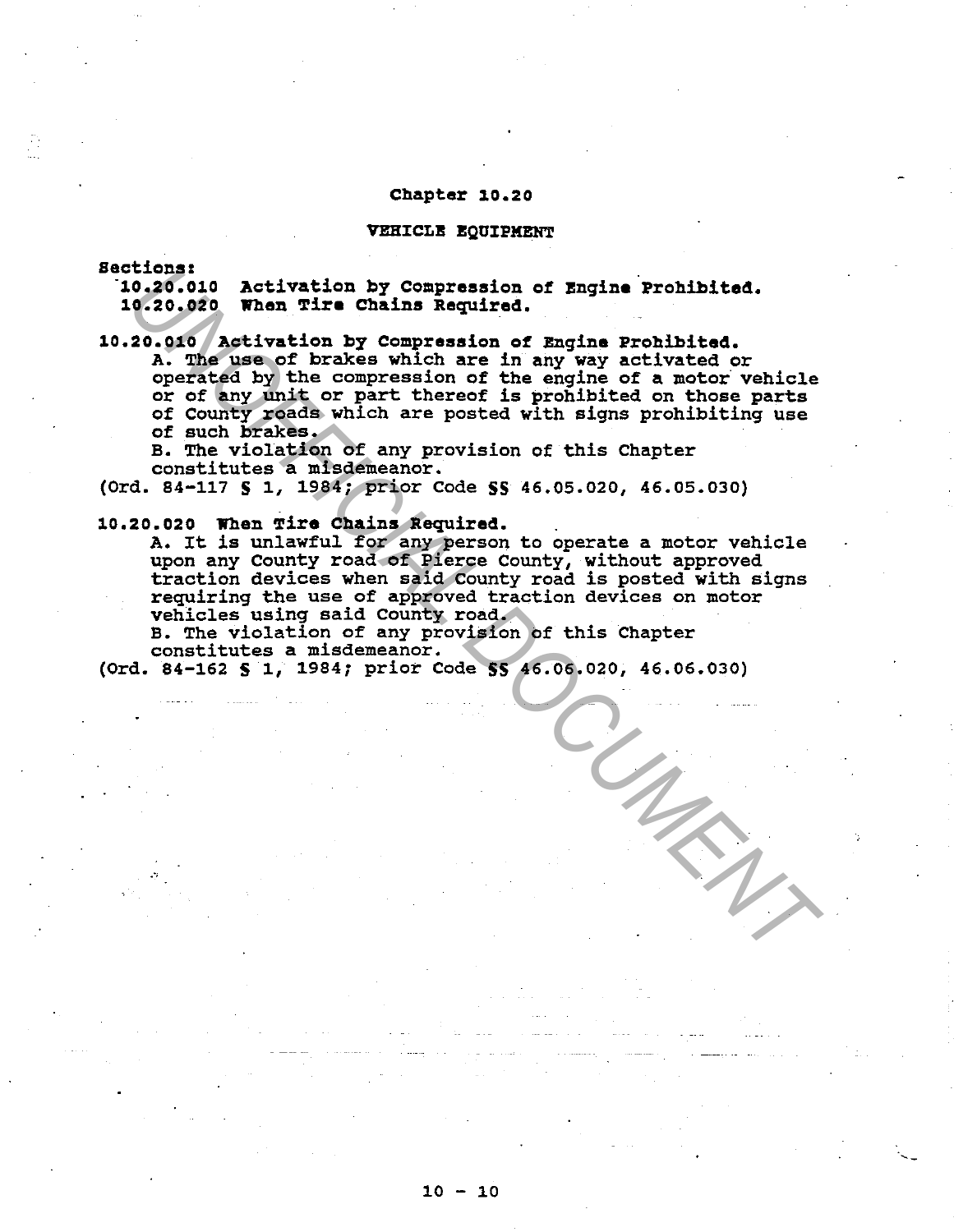### Chapter 10.28

#### **MOVEMENT OF OVERLEGAL LOADS** ON ROADS AND HIGHWAYS

·-

/

| <b>Sections:</b>                                                                                                                   |  |
|------------------------------------------------------------------------------------------------------------------------------------|--|
| RCW Provisions Incorporated by Reference.<br>10.28.010                                                                             |  |
| Highway Commission Regulations Govern Issuance of<br>10.28.020                                                                     |  |
| Permits.                                                                                                                           |  |
| 10.28.030 Overlegal Loads - Permits Required.                                                                                      |  |
| Permits Issued - Categories.<br>10.28.040                                                                                          |  |
| 10.28.050<br>Permits for Moving Buildings.                                                                                         |  |
| Escort Cars.<br>10.28.060                                                                                                          |  |
| 10.28.070<br>Equipment.                                                                                                            |  |
| 10.28.080 Requirements for Daylight and Darkness Moves.                                                                            |  |
| 10.28.090 Permits for Single Trips.                                                                                                |  |
| 10.28.100 Annual Permits.                                                                                                          |  |
| 10.28.110 Penalties for Violations.                                                                                                |  |
| 10.28.120 Forfeitures.                                                                                                             |  |
|                                                                                                                                    |  |
| 10.28.010 RCW Provisions Incorporated by Reference.                                                                                |  |
| The specifications regarding overlegal loads set forth in RCW                                                                      |  |
| Chapter 46.44 or as amended in this Chapter are incorporated by<br>reference and applicable as if set out verbatim. (Ord. 85-55 \$ |  |
| (part), 1985; prior Code § 46.50.010)                                                                                              |  |
|                                                                                                                                    |  |
| 10.28.020 Highway Commission Regulations Govern Issuance of                                                                        |  |
| Permits.                                                                                                                           |  |
| The provisions set forth in the publication "Overweight/                                                                           |  |
| Oversize Vehicle Permits," issued by the Washington State                                                                          |  |
| Department of Transportation, Maintenance and Operations Permit                                                                    |  |
| Office revised 1983 edition and any subsequent revisions, will                                                                     |  |
| govern the issuance of permits for overlegal loads not otherwis                                                                    |  |
| covered in this Chapter. (Ord. 85-55 \$ 1 (part), 1985; prior Co                                                                   |  |
| \$46.50.020)                                                                                                                       |  |
|                                                                                                                                    |  |
| 10.28.030 Overlegal Loads - Permits Required.                                                                                      |  |
| Permits will be issued by the Pierce County Public Works                                                                           |  |
| Department, Franchises and Right-of-way Permits Section. All                                                                       |  |
| moves of overlegal loads on the streets, roads and highways of                                                                     |  |
| the County shall require permits. (Ord. 85-55 § 1 (part), 1985;                                                                    |  |
| prior Code 46.50.030)                                                                                                              |  |
|                                                                                                                                    |  |

#### 10.28.020 Highway Commission Regulations Govern Issuance of Permits.

#### 10.28.030 ovarleqal Loads - Permits Required.

#### 10.28,040 Permits xssued - categories.

Permits will be issued by the Public Works Department, Franchises and Right-of-way Permits Section, to cover all overlegal, in either size or weight, moves within the County.

These moves fall into the following categories:<br>A. Equipment moves --- single trips, including but not limited to trailers and mobile homes over eight and one-half feet wide;

·B. Equipment moves---multiple trips on a per-year basis; c. Building moves.

{Ord. 85-55 S 1 (part), i985; prior Code S 46.50.040)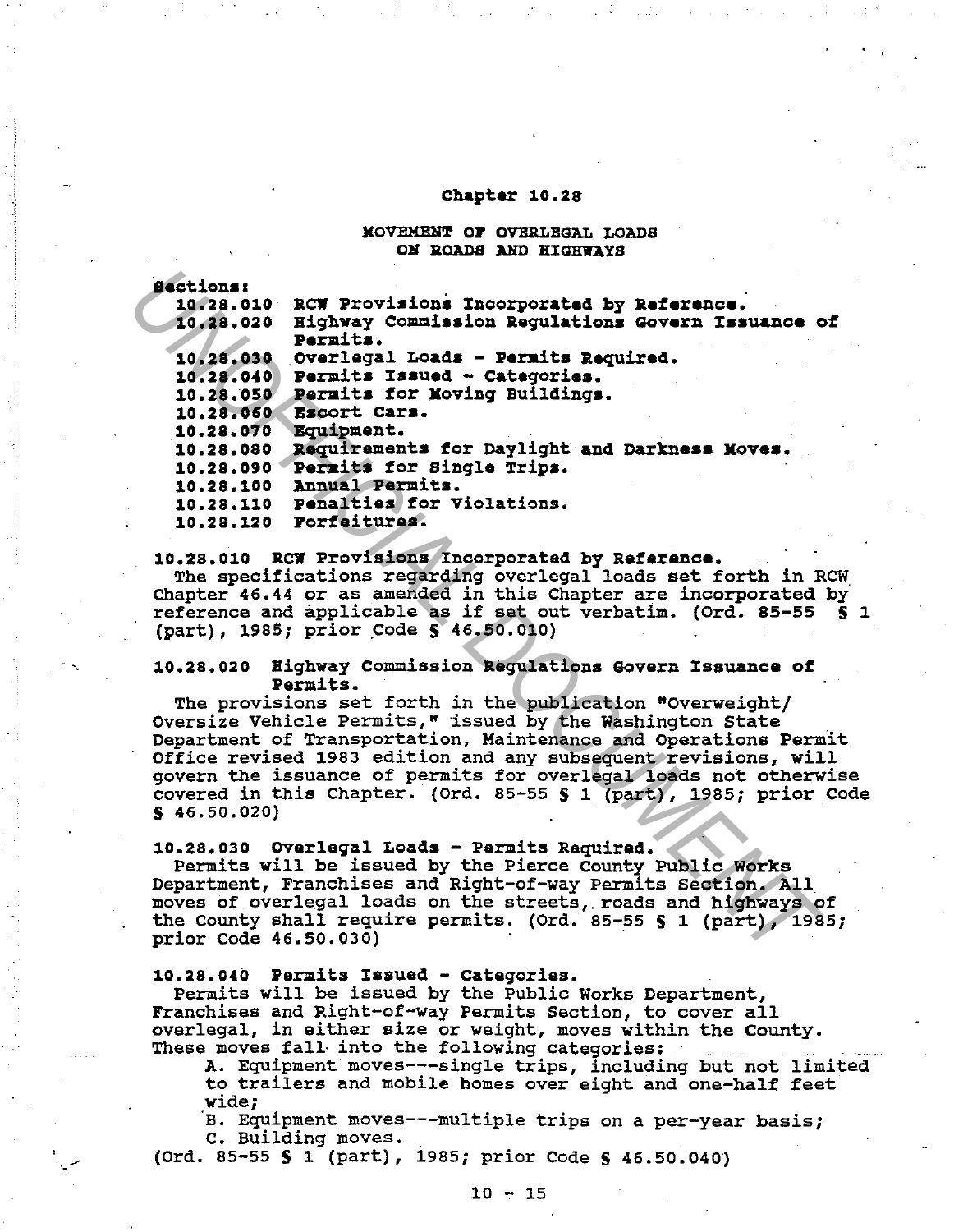*TIJJ110* - *Y1hidt1 aNI Traf!U: 10.28.0SO* 

10.28.050 Permits for Moving Buildings.

A. No permit to move a building over fourteen feet wide or requiring the use of dollies shall be issued except to authorized house movers. An authorized house mover is defined as one who has submitted a certificate of liability insurance with Pierce County as an additional named insured. Liability insurance shall be in amounts not less than five hundred thousand dollars or a greater amount as set by the Executive or her/his designee, to the end that Pierce County will not have to defend or pay any claims brought as a result of the house or building moving operation. The certificate of liability insurance is to be executed by an insurance agent authorized to do business in the state of Washington, on a form furnished by the County. B. Before a permit will be issued, the building mover must submit an application to the Public works Department, Liability insurance shall be in a<br>non-theories that the properties of the anomics of the Executive or her (his designe, to the end that Pierce County<br> **Executive** or the Payer of the end of the count of the County<br> **VII** f

Franchises and Right-of-way Permits Section, which shall include all of the following:

l. Type of building to be moved;

2. Present location of building;

3. Proposed new location of building;

4. Proposed route over which it is to move;

5. Building permit number if building is to be located

in Pierce County;

6. Date(s} of move;

7. Vehicle description and license plate number for each vehicle, dolly and trailer;

8. Dimensions of building when loaded including all eaves, porches, etc., if attached during movement; and

9. Such other information which may aid the Department in determining whether or not to approve such

application.

c. Movement of buildings over fourteen feet wide is prohibited on Fridays after one p.m.; on holidays observed by the county; and during the afternoon of the day preceding said holiday. Permit movement is allowed only during daylight hours, one-half hour before sunrise until one-half hour after sunset.

D. All moves and time of moves must be approved by the Public Works Department, Franchises and Right-of-way Permits

Section.<br>E. It shall be the responsibility of the building mover to:

1. Inspect the proposed route of each move before the application is made;

2. Contact utility companies regarding the moving of wires, poles and/or other obstacles of a similar nature

when required;<br>3. Notify the Pierce County Sheriff Department, Traffic Control Section and the Public Works traffic signal shop of the time of move for coordination of traffic and surveillance of traffic-control devices, both signs and signals;

4. Notify all fire districts into or through which the move will be made; and

5. obtain permission from the appropriate authorities when the move is to pass through an incorporated area or on a state highway.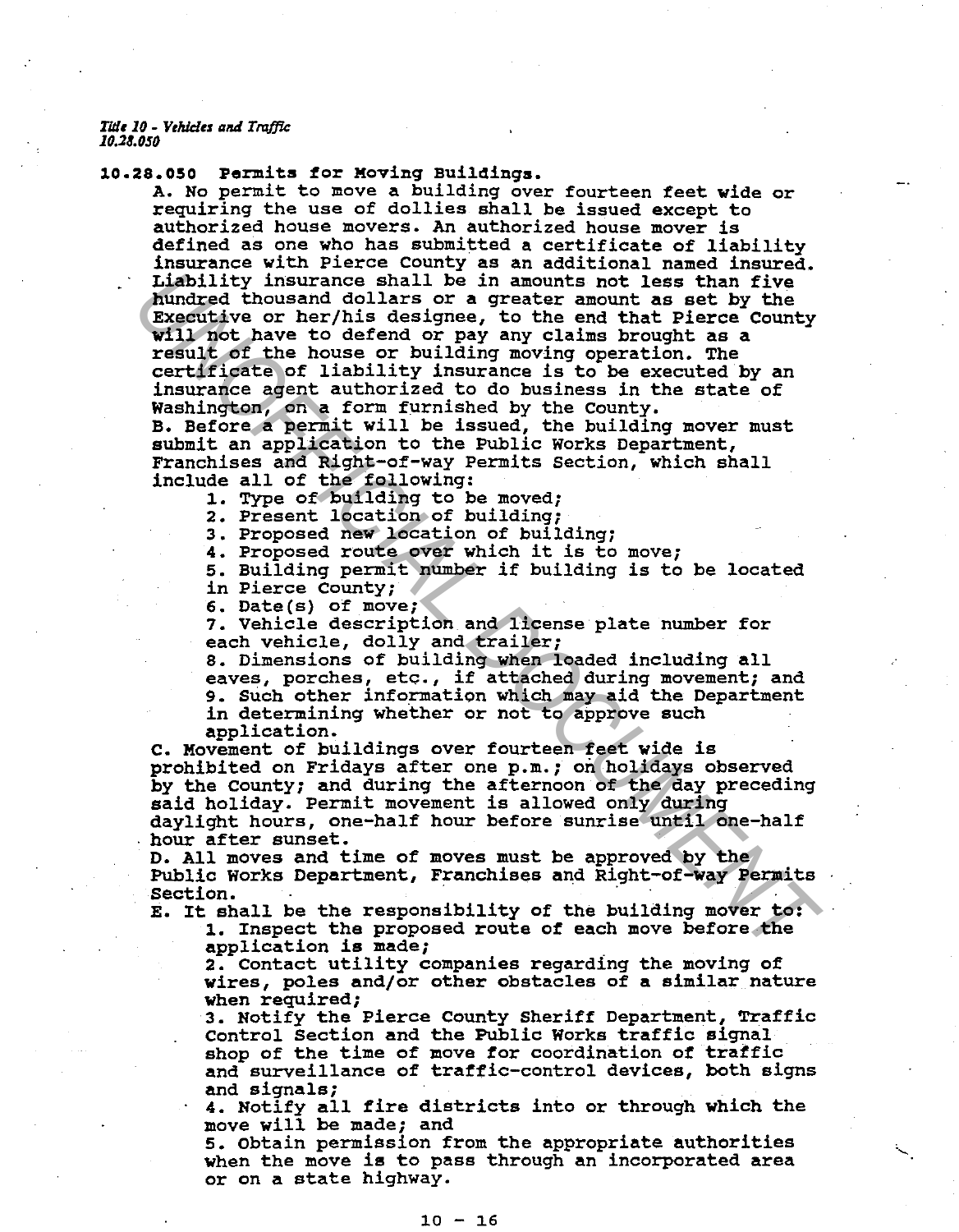*Title 10 - Vehicles and Traffic 10.28.050* 

F. The following restrictions shall be observed by building movera:

1. Escort cars front and rear will be required on all loads over ten feet wide, on two- and three-lane highways.

2. One escort car in rear will be required on all fourlane highways when the load is over twelve feet wide and up to twenty feet wide. over twenty feet wide, escort cars front and rear will be required. J. Special escort requirements may be imposed on the

moving of buildings over twenty feet wide. (Ord. 85-55 S 1 (part), 1985; prior Code S 46.50.050)

#### 10.28.060 Bacort cars.

A. The permit holder or subcontractor shall furnish all escort cars. Escort cars may be passenger cars or two-axle trucks.

B. Escort cars shall be of such design as to afford the driver clear and unobstructed vision both front and rear, be in a safe operational condition and properly licensed. Escort car operators shall be experienced in the operation of escort cars and unnecessary passengers who could distract

operators in escort vehicles shall not be permitted.

c. When required, escort cars will travel at a distance of approximately three hundred fifty feet to eight hundred feet in front of and to the rear of the load, or at such reasonable distance. as to insure the maximum security to the

traveling public.

D. When dictated by hazardous conditions, the escort car driver will act as flag person for traffic-control and will signal by hand or by radio to the towing vehicle driver when he/she can proceed without conflict with approaching traffic. The driver of the rear escort car will act as flag person when hazardous conditions exist, and in turning movements will advise the towing vehicle driver as to clearance and accumulations of overtaking traffic, so the driver can provide an opportunity to pass. A control death is the state of the state of the state of the state of the state of the state of the state of the state of the state of the state of the state of the state of the state of the state of the state of the stat

E. Escort car operators shall be properly licensed to operate the vehicle. When uniformed off-duty law enforcement officers act as escorts using official police cars or motorcycles, the preceding escort car requirements shall not be applicable.

F. Two six-inch minimum flashing amber lights or a single rotating flashing beacon will be displayed on the top, above the roofline of escort cars and plainly visible, and shall meet SAE Standard Specifications (SAE J59 Sb). These amber lights will operate at all times during movement of oversize

(Ord. 85-55  $S$  1 (part), 1985; prior Code  $S$  46.50.060)

10.28.070 Equipment.

A. Only equipment that has been authorized for moving operations within the County shall be used. All equipment must comply with the equipment requirements of the Washington state Motor Vehicle Laws.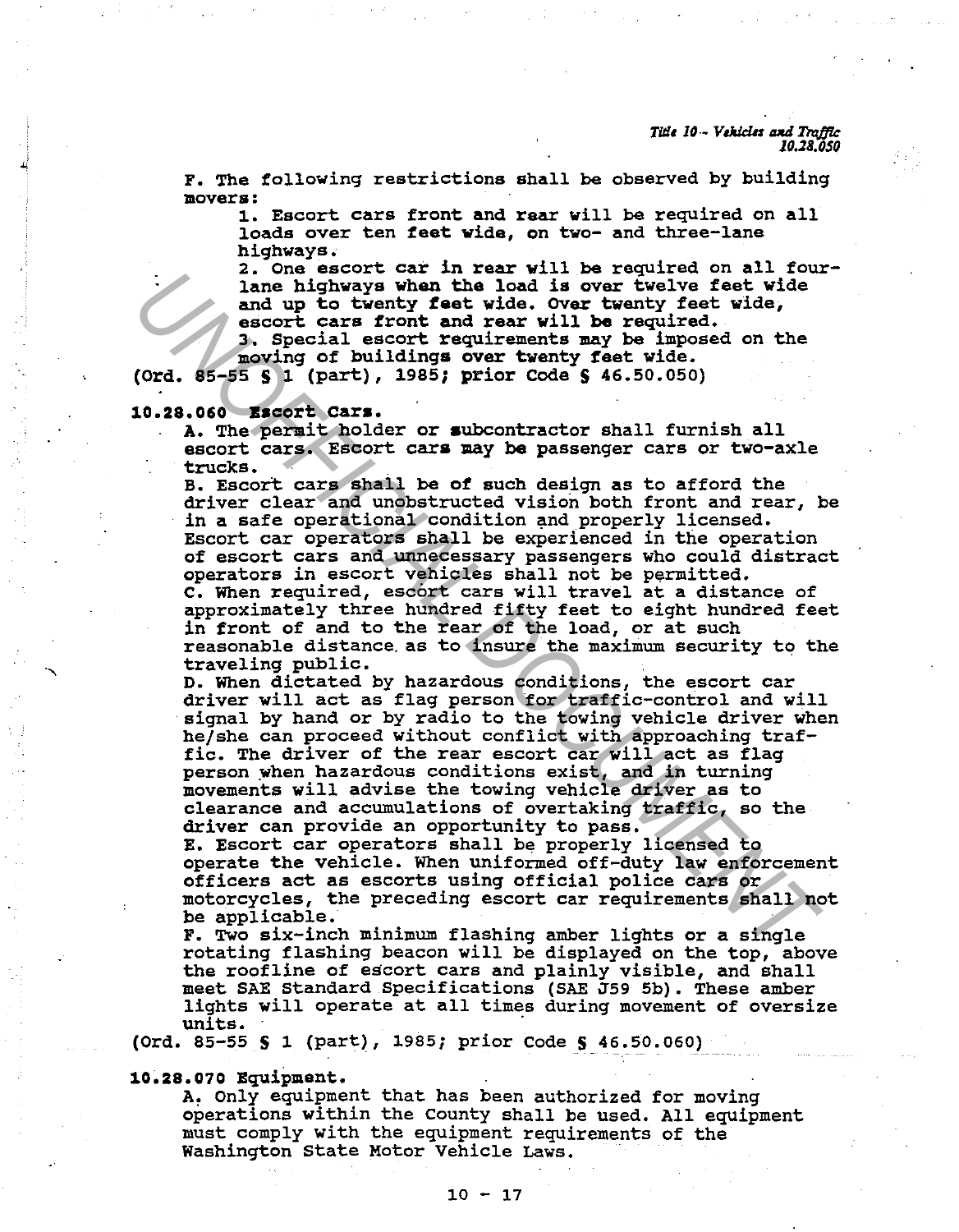#### *Tldt 10* - *Yeh/du alld TruJ]ic 10.28.070*

B. Any equipment which breaks down and causes undue delay or any equipment breakdown which occurs frequently is just cause for the Pierce County Public Works Director or her/his designee to rule against further use of such equipment. Such condemned equipment shall not be used until repaired by the mover and repairs are approved by the Director or her/his

c. All dollies shall be licensed and covered by liability insurance. Spare tires or wheels for all dollies will be carried on each move.

D. The towing truck shall have adequate power to start and pull the building being moved on upgrades of five percent. For grades greater than five percent, additional power may be used in the form of a tow at the front of the operation. On downgrades greater than five percent extra braking power may be provided in the form of a hold-back truck in the rear.

E. A second towing truck will be available on each move on an arterial street, capable of continuing the move should the first unit have a breakdown. Should the need arise for outside help to continue the move, the escort officer shall call any outside source available and the cost of such extra help shall be paid *py* the mover.

F. Tire and axle loading shall comply with Washington State Motor Vehicle load limits.

G. A fifth wheel type suspension with two nonsteering dollies will be acceptable for buildings which do not exceed forty-six feet overall in length. Longer buildings will be moved on steering dollies because of the need for maneuverability.

(Ord. 85-55 S 1 (part), 1985; prior Code S 46.50.090)

### 10.28.080 Requirements for Daylight and Darkness Moves.

A. The hours and conditions of visibility during which the move is to be allowed will be as indicated on the permit. All oversize loads shall be moved during daylight hours, between one-half hour before sunrise to one-half hour after sundown. Any moves during hours other than daylight hours shall be allowed only at the discretion of the Director of Public Works or her/his designee. Additional requirements may be set for such moves. designee. Spare tires or wheels and covered by liability<br>insurance. Spare tires or wheels for all dollies will be<br>insurated on each move.<br>D. The forming transland have adequate poer to start and<br>not move and have adequate

B. Wide loads moved during hours of daylight shall display the prescribed 144-square inch red-colored flag· on each corner.

(Ord. 85-55 S 1 (part), 1985; prior Code S 46.50.100)

10.28.090 Permits for Single Trips.<br>A. A permit will be required on a single trip basis for each overlegal load for those who do not have an annual permit. B. The form will be the same as that used for the -authorization of house or building movements and the Public Works Director or her/his designee may, in her/his discretion, promulgate any rules and regulations as may be considered essential to the best interest of the county. Any such special requirements as may be deemed necessary shall

·-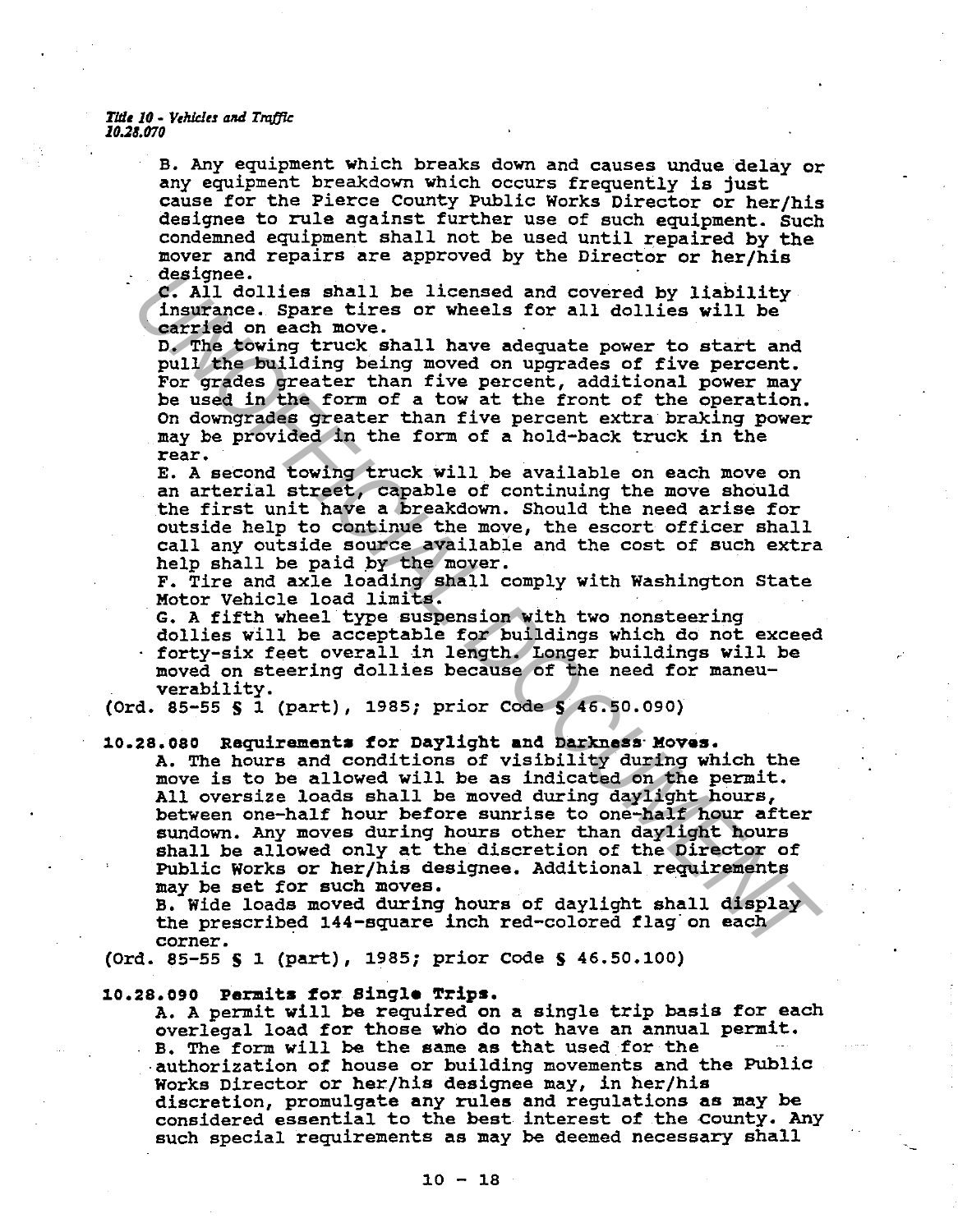be incorporated into the permit at the time of issuance and made an integral part thereof.

C. Annual permit holders must take out a single trip permit for each load which exceeds one or more of the annual permit limitations.

D. The applicant must submit an application for a permit prior to obtaining said permit.

E. The Public Works Director or her/his designee shall require that each applicant execute an insurance affidavit or submit such other proof of sufficient liability coverage with limits of not less than five hundred thousand dollars or **a** greater amount as set by the Executive or her/his

(Ord. 85-55  $S$  1 (part), 1985; prior Code  $S$  46.50.120)

#### **10.28.100 Annual Permits.**

.<br>مب

A. Annual permits will be issued only to move mobile homes, trailer homes, construction equipment, and farming equipment. The annual permit allows the mover to make as many moves as necessary during the calendar year. The loads shall. not exceed certain limitations. These limitations are the same for all annual permits regardless of the nature of the load. These limitations are:

1. Gross weight: equal to maximum allowed by State of Washington special permits; Washington special permits;<br>2. Overall height: 14 feet 0 inches;

3. Overall width: 14 feet 6 inches;

- 4. Overall length (single-unit vehicles): 65 feet;
- 5. Overall length (combination-unit vehicles): 75 feet;

6. Overhang is not limited except by overall length specified above.

B. The Pierce County motor vehicle permit form is to be used for all overlegal loads. It will be necessary for issuing personnel to insert the limits listed in items l through 5 of Subsection A on the face· of each annual permit issued. c. There are certain additional restrictions placed upon annual permits. These are to be listed on the permit form and are as follows: Prof obtaining said period.<br>
Prof Public Works Director or her/his designee shall<br>
require that each applicant excette an insurance arridavity of<br>
with initis of others from the numerical values of a greeter amount as set

1. Weight limited to maximum axle loadings and gross weight permitted by the special permit regulations of the Washington State Highway Commission;

2. An escort car is required for:

a. Loads exceeding ten feet in width,

b. Single-unit loads exceeding sixty-five feet in length,

c. Combination vehicle loads exceeding seventy- five feet in length,

d. Overhang exceeding fifteen feet;

3. Annual. permit validation (explained below) is required prior to move for:

a. All loads exceeding 14 feet 0 inches in height,<br>b. All moves requiring an escort car if the move is to be made during the hours from seven a.m. to nine a.m. or from four p.m. to six p.m. or on Saturdays, Sundays, or County holidays,